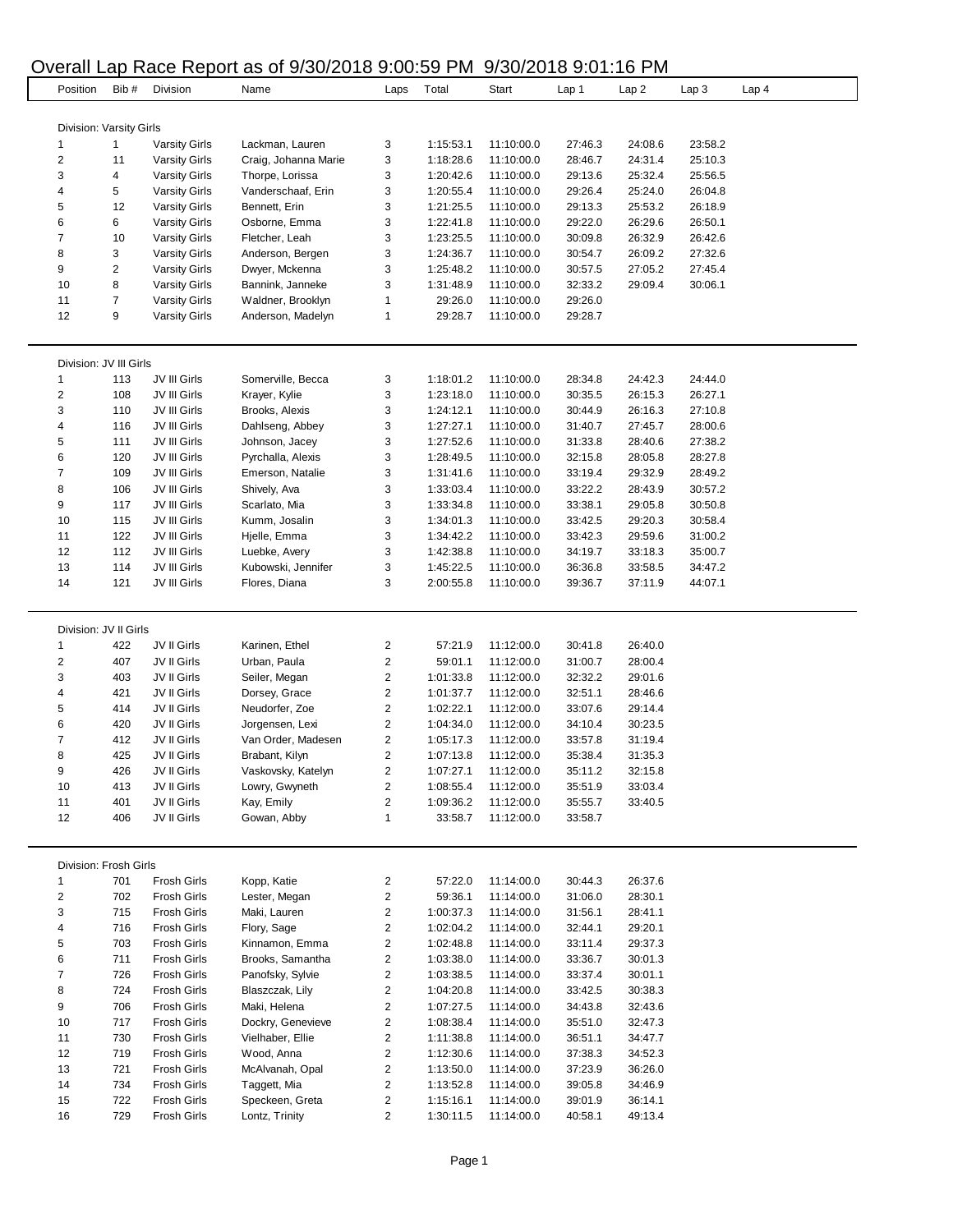## Overall Lap Race Report as of 9/30/2018 9:00:59 PM 9/30/2018 9:01:17 PM

|                               |      |                            | <b>Verall Lap Race Report as OF 3/30/2010 3.00.03 Fivil</b> |      |           | 31301210331111111 |         |         |                  |                  |
|-------------------------------|------|----------------------------|-------------------------------------------------------------|------|-----------|-------------------|---------|---------|------------------|------------------|
| Position                      | Bib# | Division                   | Name                                                        | Laps | Total     | Start             | Lap 1   | Lap2    | Lap <sub>3</sub> | Lap <sub>4</sub> |
|                               |      |                            |                                                             |      |           |                   |         |         |                  |                  |
| Division: Varsity Boys        |      |                            |                                                             |      |           |                   |         |         |                  |                  |
| 1                             | 62   | <b>Varsity Boys</b>        | Nelson, Pavel                                               | 4    | 1:30:45.1 | 13:45:00.0        | 25:12.3 | 22:00.6 | 22:04.4          | 21:27.6          |
| $\overline{c}$                | 55   | Varsity Boys               | Lemorande, Aidan                                            | 4    | 1:30:48.7 | 13:45:00.0        | 25:12.6 | 21:59.9 | 22:04.3          | 21:31.9          |
| 3                             | 58   | <b>Varsity Boys</b>        | Johnson, Elijah                                             | 4    | 1:31:22.3 | 13:45:00.0        | 25:12.9 | 22:00.4 | 22:10.6          | 21:58.2          |
| 4                             | 63   | <b>Varsity Boys</b>        | Leary, Phoenix                                              | 4    | 1:31:59.4 | 13:45:00.0        | 25:41.2 | 22:04.2 | 21:57.6          | 22:16.2          |
| 5                             | 67   | Varsity Boys               | Bailey, Max                                                 | 4    | 1:31:59.5 | 13:45:00.0        | 25:42.4 | 22:08.1 | 21:55.7          | 22:13.2          |
| 6                             | 53   | <b>Varsity Boys</b>        | Poss, Roman                                                 | 4    | 1:32:01.3 | 13:45:00.0        | 25:31.1 | 22:19.8 | 21:55.0          | 22:15.3          |
| $\overline{7}$                | 61   | Varsity Boys               | Vandeursen, Chase                                           | 4    | 1:35:08.7 | 13:45:00.0        | 25:38.7 | 22:28.8 | 23:13.0          | 23:48.2          |
| 8                             | 64   | <b>Varsity Boys</b>        | Maki, Adam                                                  | 4    | 1:36:11.6 | 13:45:00.0        | 26:26.3 | 23:22.2 | 22:42.9          | 23:40.0          |
| 9                             | 65   | <b>Varsity Boys</b>        | Rodriguez Gould, Clayton                                    | 4    | 1:36:49.5 | 13:45:00.0        | 26:23.4 | 23:19.7 | 22:56.5          | 24:09.7          |
| 10                            | 71   | <b>Varsity Boys</b>        | Niemi, Nick                                                 | 4    | 1:38:10.8 | 13:45:00.0        | 26:43.8 | 23:33.4 | 23:29.5          | 24:23.9          |
| 11                            | 54   | <b>Varsity Boys</b>        | Berry, Malachi                                              | 4    | 1:38:18.3 | 13:45:00.0        | 26:52.3 | 23:24.5 | 23:29.6          | 24:31.7          |
| 12                            | 68   | <b>Varsity Boys</b>        | Slaymaker, Arlen                                            | 4    | 1:39:45.0 | 13:45:00.0        | 27:02.4 | 23:50.2 | 24:18.5          | 24:33.8          |
| 13                            | 57   | <b>Varsity Boys</b>        | Schmitt, Hunter                                             | 4    | 1:40:25.9 | 13:45:00.0        | 27:23.1 | 24:23.1 | 24:21.8          | 24:17.7          |
| 14                            | 59   |                            |                                                             | 4    | 1:40:48.9 |                   | 27:22.8 | 24:23.0 | 24:21.9          | 24:41.2          |
|                               |      | <b>Varsity Boys</b>        | Giles-Pufahl, Nolan                                         |      |           | 13:45:00.0        |         |         |                  |                  |
| 15                            | 56   | <b>Varsity Boys</b>        | Petersen, Seth                                              | 4    | 1:41:00.2 | 13:45:00.0        | 27:23.6 | 24:22.9 | 24:31.5          | 24:42.0          |
| 16                            | 66   | Varsity Boys               | Flory, Bridger                                              | 4    | 1:41:47.7 | 13:45:00.0        | 26:31.4 | 23:33.7 | 25:03.7          | 26:38.7          |
|                               |      |                            |                                                             |      |           |                   |         |         |                  |                  |
| Division: D1 JV III Boys<br>1 |      | D1 JV III Boys             | Caron, Joshua                                               |      | 1:10:09.2 | 13:47:00.0        |         | 22:12.3 | 22:18.3          |                  |
|                               | 228  |                            |                                                             | 3    |           |                   | 25:38.6 |         |                  |                  |
| $\overline{\mathbf{c}}$       | 236  | D1 JV III Boys             | Hagen, Cole                                                 | 3    | 1:10:11.3 | 13:47:00.0        | 25:38.3 | 22:12.9 | 22:20.1          |                  |
| 3                             | 222  | D1 JV III Boys             | Bodor, Kopp®ny                                              | 3    | 1:10:38.0 | 13:47:00.0        | 25:37.9 | 22:12.5 | 22:47.5          |                  |
| 4                             | 234  | D1 JV III Boys             | Bannink, Zane                                               | 3    | 1:15:47.1 | 13:47:00.0        | 27:06.0 | 24:07.8 | 24:33.2          |                  |
| 5                             | 207  | D1 JV III Boys             | Herring, Karl                                               | 3    | 1:17:20.5 | 13:47:00.0        | 27:57.1 | 24:46.5 | 24:36.9          |                  |
| 6                             | 233  | D1 JV III Boys             | Tweedie, lan                                                | 3    | 1:17:34.6 | 13:47:00.0        | 27:56.7 | 24:59.3 | 24:38.4          |                  |
| $\overline{7}$                | 214  | D1 JV III Boys             | Hall, Hoyt                                                  | 3    | 1:17:43.4 | 13:47:00.0        | 27:37.3 | 24:54.5 | 25:11.6          |                  |
| 8                             | 227  | D1 JV III Boys             | Roltgen, Owen                                               | 3    | 1:18:21.9 | 13:47:00.0        | 27:14.2 | 23:59.3 | 27:08.3          |                  |
| 9                             | 225  | D1 JV III Boys             | Wisner, Frederick                                           | 3    | 1:19:18.4 | 13:47:00.0        | 28:42.1 | 25:25.0 | 25:11.1          |                  |
| 10                            | 218  | D1 JV III Boys             | De Vogel, Charlie                                           | 3    | 1:20:42.4 | 13:47:00.0        | 27:06.3 | 25:43.2 | 27:52.7          |                  |
| 11                            | 212  | D1 JV III Boys             | Lawyer, Ben                                                 | 3    | 1:20:45.1 | 13:47:00.0        | 28:59.9 | 25:44.2 | 26:00.9          |                  |
| 12                            | 235  | D1 JV III Boys             | Shanks, Cole                                                | 3    | 1:21:12.4 | 13:47:00.0        | 28:41.1 | 25:39.2 | 26:52.1          |                  |
| 13                            | 211  | D1 JV III Boys             | Tobin, Jack                                                 | 3    | 1:21:23.7 | 13:47:00.0        | 28:26.4 | 26:13.0 | 26:44.1          |                  |
| 14                            | 226  | D1 JV III Boys             | Koprowski, Nick                                             | 3    | 1:21:29.7 | 13:47:00.0        | 29:02.2 | 26:00.9 | 26:26.4          |                  |
| 15                            | 224  | D1 JV III Boys             | McEllistrem, Marcus                                         | 3    | 1:21:53.9 | 13:47:00.0        | 28:43.6 | 26:20.5 | 26:49.7          |                  |
| 16                            | 204  | D1 JV III Boys             | Perry, Josh                                                 | 3    | 1:24:11.8 | 13:47:00.0        | 29:09.2 | 26:03.3 | 28:59.1          |                  |
| 17                            | 203  | D1 JV III Boys             | Boge, Caden                                                 | 3    | 1:24:11.8 | 13:47:00.0        | 29:10.9 | 26:01.7 | 28:59.1          |                  |
|                               |      |                            |                                                             |      |           |                   |         |         |                  |                  |
| 18                            | 242  | D1 JV III Boys             | Novak, Sam                                                  | 3    | 1:24:11.8 | 13:47:00.0        | 29:10.1 | 26:02.3 | 28:59.3          |                  |
| 19                            | 205  | D1 JV III Boys             | Boge, Tanner                                                | 3    | 1:24:12.1 | 13:47:00.0        | 29:10.5 | 26:02.3 | 28:59.2          |                  |
| 20                            | 215  | D1 JV III Boys             | Schwartz, Jared                                             | 3    | 1:24:59.3 | 13:47:00.0        | 29:51.3 | 27:06.9 | 28:01.0          |                  |
| 21                            | 208  | D1 JV III Boys             | Brozyna, Jake                                               | 3    | 1:26:32.5 | 13:47:00.0        | 30:17.9 | 26:59.9 | 29:14.6          |                  |
| 22                            | 202  | D1 JV III Boys             | Lewellin, Ethan                                             | 3    | 1:27:00.4 | 13:47:00.0        | 30:54.3 | 27:29.2 | 28:36.7          |                  |
| 23                            | 216  | D1 JV III Boys             | Harris, Jack                                                | 3    | 1:29:08.9 | 13:47:00.0        | 30:43.8 | 27:37.7 | 30:47.3          |                  |
| 24                            | 239  | D1 JV III Boys             | Iggulden, Trevor                                            | 3    | 1:34:32.7 | 13:47:00.0        | 32:52.3 | 29:57.9 | 31:42.4          |                  |
| 25                            | 213  | D1 JV III Boys             | Baur, Ben                                                   | 3    | 1:34:38.0 | 13:47:00.0        | 33:12.3 | 30:37.5 | 30:48.0          |                  |
| 26                            | 217  | D1 JV III Boys             | Smith, Shane                                                | 3    | 1:38:35.9 | 13:47:00.0        | 34:42.0 | 31:44.6 | 32:09.1          |                  |
|                               |      |                            |                                                             |      |           |                   |         |         |                  |                  |
| Division: D2 JV III Boys      |      |                            |                                                             |      |           |                   |         |         |                  |                  |
| 1                             | 303  | D2 JV III Boys             | Berry, Isaiah                                               | 3    | 1:12:07.4 | 13:54:00.0        | 26:26.9 | 22:48.9 | 22:51.5          |                  |
| 2                             | 364  | D2 JV III Boys             | Komp, Ethan                                                 | 3    | 1:12:21.1 | 13:55:00.0        | 26:33.1 | 22:37.1 | 23:10.8          |                  |
| 3                             | 363  | D2 JV III Boys             | Frank, William                                              | 3    | 1:12:25.6 | 13:55:00.0        | 26:32.8 | 22:37.1 | 23:15.7          |                  |
| 4                             | 310  | D <sub>2</sub> JV III Boys | Pearson, Drexler                                            | 3    | 1:12:39.0 | 13:54:00.0        | 26:36.9 | 22:39.5 | 23:22.4          |                  |
| 5                             | 315  | D2 JV III Boys             | Gargulak, Bennett                                           | 3    | 1:12:51.7 | 13:54:00.0        | 26:37.7 | 23:01.8 | 23:12.1          |                  |
| 6                             | 362  | D2 JV III Boys             | Osborne, Nathaniel                                          | 3    | 1:13:44.1 | 13:55:00.0        | 27:08.4 | 23:02.3 | 23:33.3          |                  |
| 7                             | 339  | D <sub>2</sub> JV III Boys | Urban, Kevin                                                | 3    | 1:14:20.1 | 13:54:00.0        | 26:58.8 | 23:29.6 | 23:51.7          |                  |
| 8                             | 333  | D2 JV III Boys             | Hutchens, Emory                                             | 3    | 1:14:21.6 | 13:54:00.0        | 26:58.2 | 23:29.9 | 23:53.3          |                  |
| 9                             | 336  | D <sub>2</sub> JV III Boys | Somerville, Sam                                             | 3    | 1:14:32.4 | 13:55:00.0        | 26:58.5 | 23:23.3 | 24:10.5          |                  |
| 10                            | 328  | D2 JV III Boys             | Hindman, Louis                                              | 3    | 1:15:24.0 | 13:54:00.0        | 26:57.9 | 23:58.6 | 24:27.4          |                  |
| 11                            |      |                            |                                                             | 3    |           |                   |         |         |                  |                  |
|                               | 309  | D2 JV III Boys             | Moore, Kaleb                                                |      | 1:15:27.9 | 13:54:00.0        | 27:47.4 | 23:35.7 | 24:04.6          |                  |
| 12                            | 340  | D2 JV III Boys             | Holm, Caden                                                 | 3    | 1:17:05.3 | 13:54:00.0        | 28:07.8 | 24:20.9 | 24:36.5          |                  |
| 13                            | 313  | D <sub>2</sub> JV III Boys | Hale, Edward                                                | 3    | 1:17:14.8 | 13:54:00.0        | 27:47.2 | 24:11.6 | 25:15.9          |                  |
| 14                            | 319  | D2 JV III Boys             | Thorpe, Porter                                              | 3    | 1:17:29.6 | 13:54:00.0        | 28:00.6 | 24:41.5 | 24:47.4          |                  |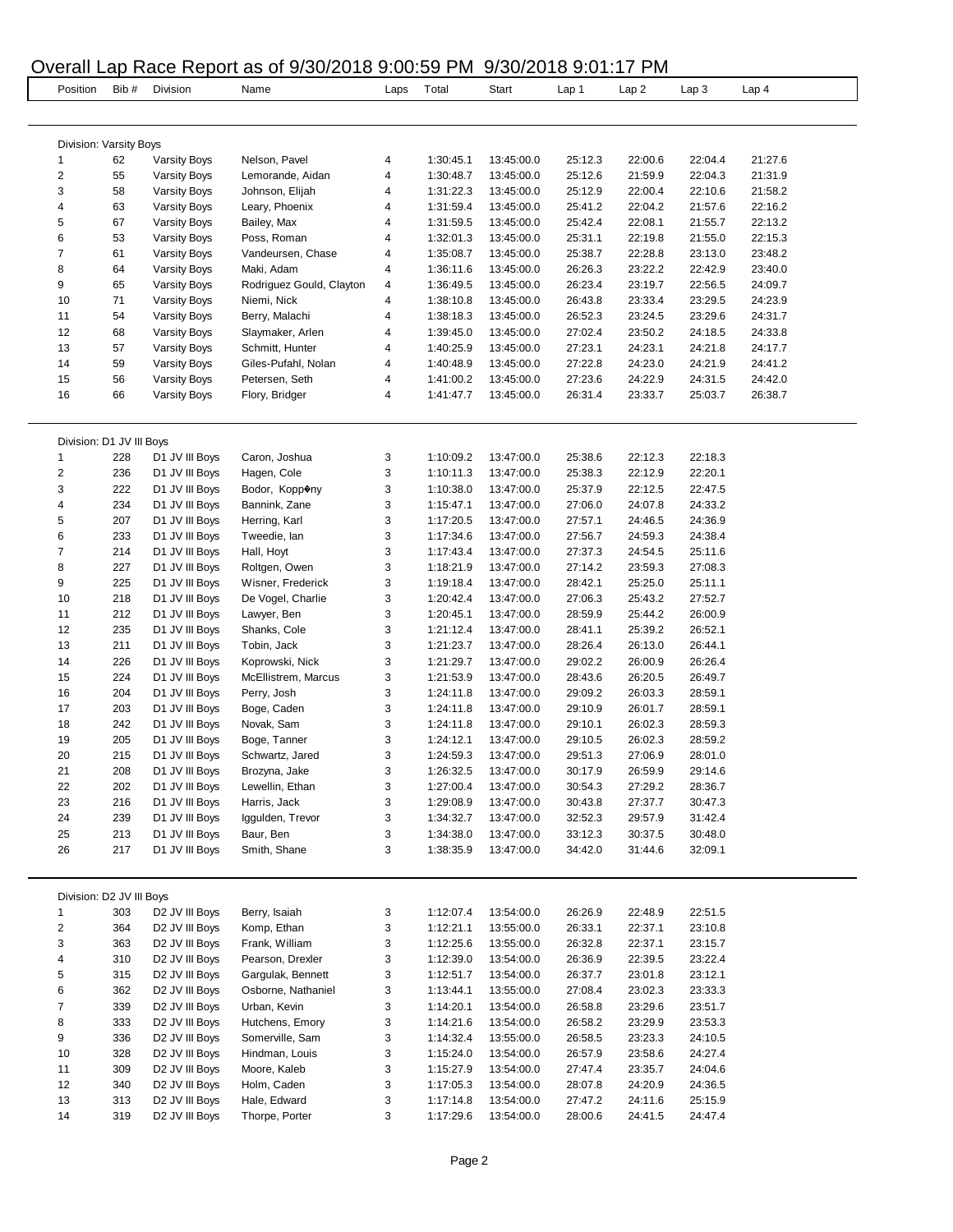| Overall Lap Race Report as of 9/30/2018 9:00:59 PM 9/30/2018 9:01:17 PM |      |                            |                      |                         |           |            |         |         |                  |                  |  |
|-------------------------------------------------------------------------|------|----------------------------|----------------------|-------------------------|-----------|------------|---------|---------|------------------|------------------|--|
| Position                                                                | Bib# | Division                   | Name                 | Laps                    | Total     | Start      | Lap 1   | Lap2    | Lap <sub>3</sub> | Lap <sub>4</sub> |  |
| 15                                                                      | 317  | D2 JV III Boys             | Johnson, Tanner      | 3                       | 1:17:48.3 | 13:54:00.0 | 28:03.2 | 24:38.5 | 25:06.6          |                  |  |
| 16                                                                      | 311  | D <sub>2</sub> JV III Boys | Keating, Zack        | 3                       | 1:18:15.9 | 13:54:00.0 | 28:18.9 | 25:00.4 | 24:56.5          |                  |  |
| 17                                                                      | 326  | D <sub>2</sub> JV III Boys | Molitor, Kody        | 3                       | 1:18:21.7 | 13:54:00.0 | 28:19.7 | 25:00.0 | 25:01.8          |                  |  |
| 18                                                                      | 342  | D <sub>2</sub> JV III Boys | Kasianowicz, Carter  | 3                       | 1:18:37.9 | 13:55:00.0 | 28:50.4 | 24:49.4 | 24:58.0          |                  |  |
| 19                                                                      | 355  | D <sub>2</sub> JV III Boys | Banish, Joe          | 3                       | 1:19:55.5 | 13:54:00.0 | 28:46.8 | 25:12.4 | 25:56.2          |                  |  |
| 20                                                                      | 360  | D2 JV III Boys             | Zondlak, Jacob       | 3                       | 1:20:08.1 | 13:54:00.0 | 28:45.6 | 25:12.6 | 26:09.9          |                  |  |
| 21                                                                      | 325  | D <sub>2</sub> JV III Boys | Degenhardt, Kaden    | 3                       | 1:20:53.5 | 13:54:00.0 | 28:11.9 | 25:48.4 | 26:53.1          |                  |  |
| 22                                                                      | 329  | D2 JV III Boys             | Clement, Wyatt       | 3                       | 1:21:09.5 | 13:54:00.0 | 28:45.3 | 25:40.3 | 26:43.8          |                  |  |
| 23                                                                      | 307  | D <sub>2</sub> JV III Boys | Schwiesow, Henry     | 3                       | 1:22:37.0 | 13:55:00.0 | 30:20.9 | 26:01.1 | 26:14.9          |                  |  |
| 24                                                                      | 304  | D2 JV III Boys             | Moore, Christian     | 3                       | 1:22:42.1 | 13:55:00.0 | 29:16.0 | 25:43.7 | 27:42.3          |                  |  |
| 25                                                                      | 330  | D2 JV III Boys             | Panofsky, Martin     | 3                       | 1:22:44.7 | 13:55:00.0 | 28:23.6 | 25:21.6 | 28:59.4          |                  |  |
| 26                                                                      | 337  | D <sub>2</sub> JV III Boys | Breeden, Nino        | 3                       | 1:23:05.6 | 13:54:00.0 | 29:43.3 | 26:07.9 | 27:14.3          |                  |  |
| 27                                                                      | 358  | D <sub>2</sub> JV III Boys | Wright, Ethan        | 3                       | 1:23:55.1 | 13:55:00.0 | 29:54.4 | 26:48.5 | 27:12.0          |                  |  |
| 28                                                                      | 301  | D <sub>2</sub> JV III Boys | Cramer, Ethan        | 3                       | 1:24:04.1 | 13:54:00.0 | 29:24.2 | 26:52.1 | 27:47.7          |                  |  |
| 29                                                                      | 316  | D <sub>2</sub> JV III Boys | Kinnamon, Alex       | 3                       | 1:24:24.2 | 13:55:00.0 | 29:23.3 | 26:25.2 | 28:35.7          |                  |  |
| 30                                                                      | 331  | D2 JV III Boys             | Waldner, Dylan       | 3                       | 1:26:28.8 | 13:54:00.0 | 30:47.5 | 27:28.9 | 28:12.2          |                  |  |
| 31                                                                      | 314  | D2 JV III Boys             | Zigler, Nolan        | 3                       | 1:26:32.0 | 13:54:00.0 | 32:17.5 | 26:50.0 | 27:24.5          |                  |  |
| 32                                                                      | 348  | D2 JV III Boys             | Nimmer, Cayden       | 3                       | 1:30:04.7 | 13:55:00.0 | 30:38.3 | 30:02.8 | 29:23.6          |                  |  |
| 33                                                                      | 346  | D2 JV III Boys             | Gorecki, Cooper      | 3                       | 1:30:21.2 | 13:55:00.0 | 31:46.7 | 28:51.0 | 29:43.4          |                  |  |
| 34                                                                      | 352  | D <sub>2</sub> JV III Boys | Ladd, Remington      | 3                       | 1:30:26.8 | 13:55:00.0 | 32:36.4 | 28:24.7 | 29:25.6          |                  |  |
| 35                                                                      | 300  | D <sub>2</sub> JV III Boys | Leland, Andrew       | 3                       | 1:31:07.6 | 13:55:00.0 | 32:38.6 | 28:36.4 | 29:52.4          |                  |  |
| 36                                                                      | 344  | D <sub>2</sub> JV III Boys | Nisbet, William      | 3                       | 1:31:13.1 | 13:55:00.0 | 32:35.8 | 28:49.9 | 29:47.3          |                  |  |
| 37                                                                      | 312  | D2 JV III Boys             | Kelm, Nick           | 3                       | 1:31:32.1 | 13:55:00.0 | 32:05.1 | 28:57.2 | 30:29.7          |                  |  |
| 38                                                                      | 318  | D2 JV III Boys             | Carlson, Sam         | 3                       | 1:31:57.2 | 13:55:00.0 | 32:22.9 | 29:32.7 | 30:01.5          |                  |  |
| 39                                                                      | 347  | D2 JV III Boys             | Van Straten, Theo    | 3                       | 1:33:09.4 | 13:55:00.0 | 33:28.7 | 29:29.8 | 30:10.9          |                  |  |
| 40                                                                      | 306  | D2 JV III Boys             | Carew, Ryan          | 3                       | 1:34:41.8 | 13:55:00.0 | 32:37.6 | 29:08.6 | 32:55.5          |                  |  |
| 41                                                                      | 356  | D <sub>2</sub> JV III Boys | Watson, Reid         | 3                       | 1:35:57.5 | 13:55:00.0 | 33:38.6 | 30:49.8 | 31:28.9          |                  |  |
| 42                                                                      | 320  | D <sub>2</sub> JV III Boys | Janssen, Ethan       | 3                       | 1:37:56.0 | 13:54:00.0 | 32:48.4 | 45:15.3 | 29:52.2          |                  |  |
| 43                                                                      | 351  | D <sub>2</sub> JV III Boys | Nathaniel, Joshua    | 3                       | 1:39:32.5 | 13:55:00.0 | 34:50.3 | 31:50.2 | 32:51.9          |                  |  |
| 44                                                                      | 302  | D <sub>2</sub> JV III Boys | Redding, Connor      | 3                       | 1:48:28.3 | 13:55:00.0 | 35:34.6 | 33:45.0 | 39:08.6          |                  |  |
| 45                                                                      | 345  | D <sub>2</sub> JV III Boys | Angulo, Alan         | 3                       | 1:53:08.2 | 13:55:00.0 | 38:22.6 | 37:02.6 | 37:42.8          |                  |  |
|                                                                         |      |                            |                      |                         |           |            |         |         |                  |                  |  |
| Division: D1 JV II Boys                                                 |      |                            |                      |                         |           |            |         |         |                  |                  |  |
| $\mathbf{1}$                                                            | 512  | D1 JV II Boys              | Johannes, Paul       | 2                       | 51:26.0   | 12:30:00.0 | 27:23.8 | 24:02.2 |                  |                  |  |
| $\overline{\mathbf{c}}$                                                 | 510  | D1 JV II Boys              | Benson, Ean          | 2                       | 53:18.8   | 12:30:00.0 | 28:11.9 | 25:06.8 |                  |                  |  |
| 3                                                                       | 534  | D1 JV II Boys              | Ruzicka, Mark        | $\overline{\mathbf{c}}$ | 54:16.0   | 12:30:00.0 | 29:00.0 | 25:16.0 |                  |                  |  |
| 4                                                                       | 506  | D1 JV II Boys              | Litton, David        | 2                       | 54:17.3   | 12:30:00.0 | 28:59.6 | 25:17.7 |                  |                  |  |
| 5                                                                       | 535  | D1 JV II Boys              | Larson, Cade         | $\overline{\mathbf{c}}$ | 54:22.9   | 12:30:00.0 | 28:48.7 | 25:34.2 |                  |                  |  |
| 6                                                                       | 536  | D1 JV II Boys              | Willkom, Ben         | 2                       | 55:10.5   | 12:30:00.0 | 29:34.7 | 25:35.8 |                  |                  |  |
| 7                                                                       | 541  | D1 JV II Boys              | Rimrodt, Reece       | 2                       | 55:43.2   | 12:30:00.0 | 29:47.2 | 25:56.0 |                  |                  |  |
| 8                                                                       | 539  | D1 JV II Boys              | Wiese, Hugh          | 2                       | 55:52.7   | 12:30:00.0 | 29:14.4 | 26:38.3 |                  |                  |  |
| 9                                                                       | 517  | D1 JV II Boys              | McEllistrem, Michael | $\overline{\mathbf{c}}$ | 56:02.6   | 12:30:00.0 | 30:05.0 | 25:57.5 |                  |                  |  |
| 10                                                                      | 502  | D1 JV II Boys              | Gustafson, Mason     | 2                       | 56:43.9   | 12:30:00.0 | 30:06.5 | 26:37.3 |                  |                  |  |
| 11                                                                      | 532  | D1 JV II Boys              | Gravelle, Charlie    | $\overline{\mathbf{c}}$ | 56:48.3   | 12:30:00.0 | 30:04.3 | 26:43.9 |                  |                  |  |
| 12                                                                      | 540  | D1 JV II Boys              | Hanson, Miles        | 2                       | 57:01.5   | 12:30:00.0 | 30:38.2 | 26:23.2 |                  |                  |  |
| 13                                                                      | 500  | D1 JV II Boys              | Saylor, Quentin      | 2                       | 57:16.7   | 12:30:00.0 | 30:09.5 | 27:07.1 |                  |                  |  |
| 14                                                                      | 511  | D1 JV II Boys              | Peppel, Matthew      | 2                       | 59:09.0   | 12:30:00.0 | 30:38.9 | 28:30.0 |                  |                  |  |
| 15                                                                      | 518  | D1 JV II Boys              | Frank, Garrett       | 2                       | 1:00:28.4 | 12:30:00.0 | 32:02.9 | 28:25.5 |                  |                  |  |
| 16                                                                      | 505  | D1 JV II Boys              | Loduha, Louis        | 2                       | 1:00:48.9 | 12:30:00.0 | 32:26.5 | 28:22.3 |                  |                  |  |
| 17                                                                      | 530  | D1 JV II Boys              | Kempf, Vann          | 2                       | 1:01:27.3 | 12:30:00.0 | 32:37.7 | 28:49.6 |                  |                  |  |
| 18                                                                      | 508  | D1 JV II Boys              | Gephardt, Adrian     | 2                       | 1:01:38.8 | 12:30:00.0 | 32:27.1 | 29:11.6 |                  |                  |  |
| 19                                                                      | 531  | D1 JV II Boys              | Conroy, Aidan        | 2                       | 1:01:45.6 | 12:30:00.0 | 32:35.0 | 29:10.6 |                  |                  |  |
| 20                                                                      | 504  | D1 JV II Boys              | Smith, Brody         | 2                       | 1:02:56.4 | 12:30:00.0 | 32:49.7 | 30:06.6 |                  |                  |  |
| 21                                                                      | 507  | D1 JV II Boys              | Miller, Sean         | 2                       | 1:03:22.0 | 12:30:00.0 | 33:19.1 | 30:02.9 |                  |                  |  |
| 22                                                                      | 509  | D1 JV II Boys              | Strasman, Nathan     | 2                       | 1:03:48.0 | 12:30:00.0 | 33:48.2 | 29:59.7 |                  |                  |  |
| 23                                                                      | 537  | D1 JV II Boys              | Kullman, Bronson     | 2                       | 1:03:54.8 | 12:30:00.0 | 33:23.4 | 30:31.3 |                  |                  |  |
| 24                                                                      | 546  | D1 JV II Boys              | Cera, Aidan          | $\overline{\mathbf{c}}$ | 1:03:56.2 | 12:30:00.0 | 33:46.2 | 30:10.0 |                  |                  |  |
| 25                                                                      | 503  | D1 JV II Boys              | Wiltsey, Dakota      | 2                       | 1:04:59.7 | 12:30:00.0 | 34:04.7 | 30:55.0 |                  |                  |  |
| 26                                                                      | 533  | D1 JV II Boys              | Powers, Devin        | 2                       | 1:05:00.4 | 12:30:00.0 | 33:13.1 | 31:47.3 |                  |                  |  |
| 27                                                                      | 529  | D1 JV II Boys              | Schoephoester, Noah  | 2                       | 1:05:01.3 | 12:30:00.0 | 32:36.7 | 32:24.6 |                  |                  |  |
| 28                                                                      | 547  | D1 JV II Boys              | Worzella, Dawson     | 2                       | 1:08:47.7 | 12:30:00.0 | 34:48.9 | 33:58.8 |                  |                  |  |
| 29                                                                      | 528  | D1 JV II Boys              | Atwood, Blair        | 2                       | 1:10:02.6 | 12:30:00.0 | 36:18.6 | 33:44.0 |                  |                  |  |
| 30                                                                      | 520  | D1 JV II Boys              | Freedman, Eli        | 2                       | 1:15:05.5 | 12:30:00.0 | 38:45.4 | 36:20.0 |                  |                  |  |
| 31                                                                      | 519  | D1 JV II Boys              | Hoheisel, Lucas      | 2                       | 1:16:16.5 | 12:30:00.0 | 32:19.3 | 43:57.2 |                  |                  |  |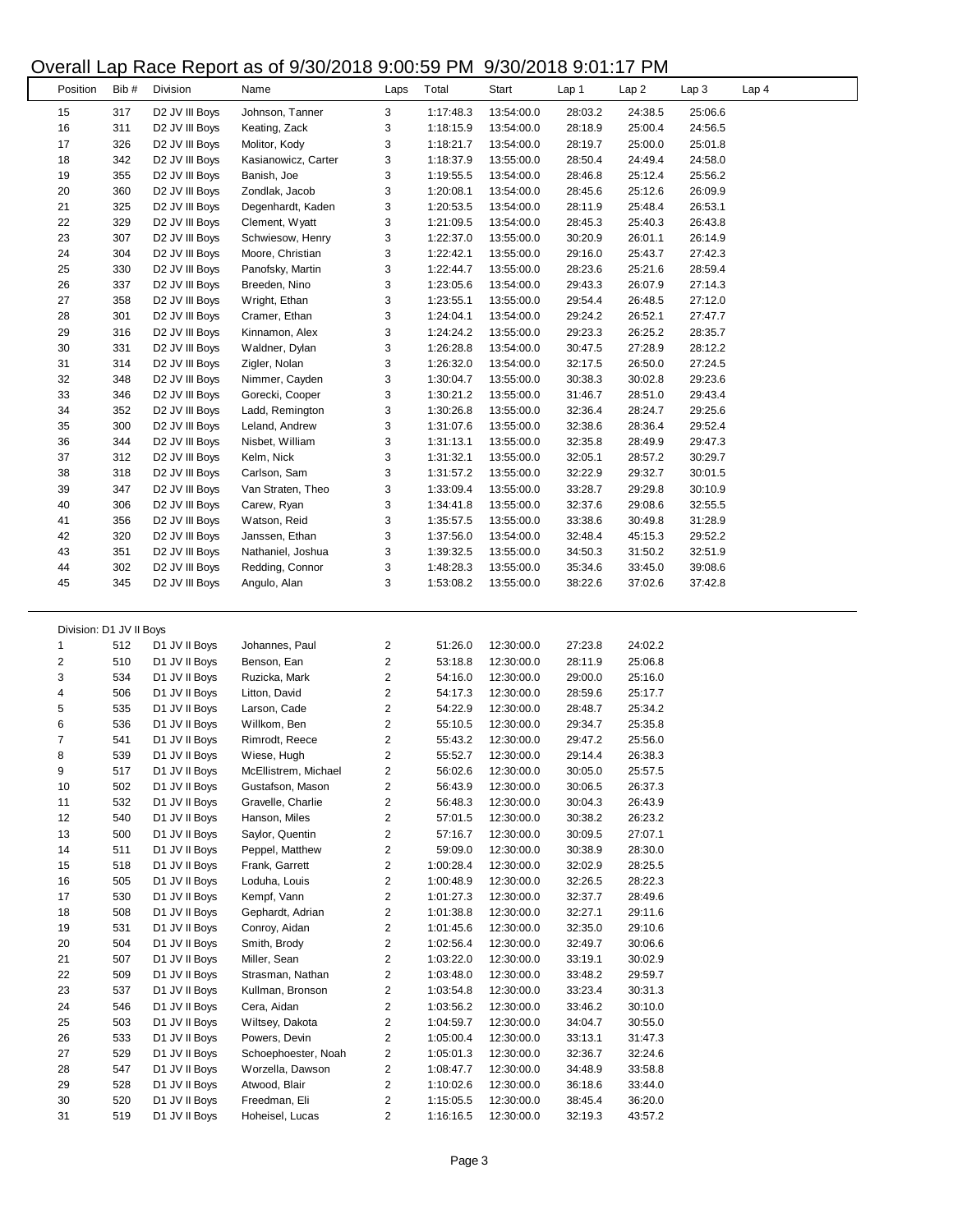# Overall Lap Race Report as of 9/30/2018 9:00:59 PM 9/30/2018 9:01:17 PM

|                         |            |                                                        | Overall Lap Race Report as of 9/30/2018 9:00:59 PM 9/30/2018 9:01:17 PM |                         |                        |                          |                    |                    |                  |       |  |
|-------------------------|------------|--------------------------------------------------------|-------------------------------------------------------------------------|-------------------------|------------------------|--------------------------|--------------------|--------------------|------------------|-------|--|
| Position                | Bib#       | Division                                               | Name                                                                    | Laps                    | Total                  | Start                    | Lap 1              | Lap <sub>2</sub>   | Lap <sub>3</sub> | Lap 4 |  |
|                         |            |                                                        |                                                                         |                         |                        |                          |                    |                    |                  |       |  |
| Division: D2 JV II Boys |            |                                                        |                                                                         |                         |                        |                          |                    |                    |                  |       |  |
| $\mathbf{1}$            | 648        | D2 JV II Boys                                          | Raasch, Auguste                                                         | 2                       | 51:10.6                | 12:37:00.0               | 27:34.5            | 23:36.1            |                  |       |  |
| $\overline{\mathbf{c}}$ | 644        | D2 JV II Boys                                          | Gosse, Alexander                                                        | 2                       | 51:47.2                | 12:37:00.0               | 27:55.0            | 23:52.1            |                  |       |  |
| 3                       | 609        | D <sub>2</sub> JV II Boys                              | Lirette, Lucas                                                          | 2                       | 51:47.4                | 12:37:00.0               | 27:23.7            | 24:23.7            |                  |       |  |
| 4                       | 632        | D2 JV II Boys                                          | Mosher, Matthew                                                         | 2                       | 52:37.3                | 12:37:00.0               | 28:00.3            | 24:36.9            |                  |       |  |
| 5                       | 631        | D <sub>2</sub> JV II Boys                              | Stokes, Scout                                                           | $\overline{\mathbf{c}}$ | 52:38.0                | 12:37:00.0               | 28:07.4            | 24:30.5            |                  |       |  |
| 6                       | 601        | D <sub>2</sub> JV II Boys                              | Golden, Breck                                                           | 2                       | 52:49.2                | 12:38:00.0               | 28:22.0            | 24:27.1            |                  |       |  |
| $\overline{7}$          | 624        | D <sub>2</sub> JV II Boys                              | Wettstein, David                                                        | 2                       | 53:22.4                | 12:38:00.0               | 28:29.0            | 24:53.3            |                  |       |  |
| 8                       | 650        | D <sub>2</sub> JV II Boys                              | Haas, Eric                                                              | 2                       | 53:31.0                | 12:37:00.0               | 28:25.1            | 25:05.9            |                  |       |  |
| 9<br>10                 | 651<br>649 | D <sub>2</sub> JV II Boys<br>D2 JV II Boys             | Jones, Jonathan<br>Karlovich, Chris                                     | 2<br>2                  | 53:49.9<br>53:52.1     | 12:37:00.0<br>12:37:00.0 | 29:17.3<br>29:17.8 | 24:32.6<br>24:34.3 |                  |       |  |
| 11                      | 611        | D <sub>2</sub> JV II Boys                              | Blaszczak, Eric                                                         | $\overline{\mathbf{c}}$ | 54:35.6                | 12:37:00.0               | 29:19.1            | 25:16.5            |                  |       |  |
| 12                      | 618        | D <sub>2</sub> JV II Boys                              | Nest, Austin                                                            | 2                       | 54:45.5                | 12:37:00.0               | 29:06.1            | 25:39.4            |                  |       |  |
| 13                      | 637        | D <sub>2</sub> JV II Boys                              | Olson, Jamison                                                          | $\overline{\mathbf{c}}$ | 55:55.9                | 12:37:00.0               | 29:21.8            | 26:34.1            |                  |       |  |
| 14                      | 672        | D <sub>2</sub> JV II Boys                              | Giorgianni, Joseph                                                      | 2                       | 56:38.2                | 12:38:00.0               | 30:42.9            | 25:55.3            |                  |       |  |
| 15                      | 616        | D <sub>2</sub> JV II Boys                              | Skaalen, Nick                                                           | $\overline{\mathbf{c}}$ | 56:40.0                | 12:37:00.0               | 30:10.6            | 26:29.4            |                  |       |  |
| 16                      | 633        | D <sub>2</sub> JV II Boys                              | Mullen, Riley                                                           | $\overline{\mathbf{c}}$ | 56:40.3                | 12:38:00.0               | 30:36.0            | 26:04.2            |                  |       |  |
| 17                      | 646        | D <sub>2</sub> JV II Boys                              | Ibeling, Sam                                                            | 2                       | 56:40.4                | 12:37:00.0               | 29:44.5            | 26:55.8            |                  |       |  |
| 18                      | 602        | D <sub>2</sub> JV II Boys                              | Mayo, Drew                                                              | 2                       | 56:56.7                | 12:38:00.0               | 30:38.1            | 26:18.5            |                  |       |  |
| 19                      | 643        | D <sub>2</sub> JV II Boys                              | Schmitt, Skyler                                                         | $\overline{\mathbf{c}}$ | 57:09.6                | 12:37:00.0               | 30:10.2            | 26:59.3            |                  |       |  |
| 20                      | 639        | D <sub>2</sub> JV II Boys                              | Heinemann, Jonathon                                                     | 2                       | 57:24.4                | 12:38:00.0               | 30:30.1            | 26:54.2            |                  |       |  |
| 21                      | 641        | D2 JV II Boys                                          | Savas, Noah                                                             | 2                       | 57:38.1                | 12:37:00.0               | 30:10.0            | 27:28.1            |                  |       |  |
| 22                      | 635        | D <sub>2</sub> JV II Boys                              | Romzek, Dylan                                                           | 2                       | 58:47.9                | 12:37:00.0               | 31:34.7            | 27:13.2            |                  |       |  |
| 23                      | 629        | D <sub>2</sub> JV II Boys                              | Urgel De La Torre, Carlos                                               | $\overline{\mathbf{c}}$ | 58:58.8                | 12:37:00.0               | 31:25.8            | 27:33.0            |                  |       |  |
| 24                      | 636        | D2 JV II Boys                                          | Sherman, Landon                                                         | 2                       | 1:00:30.2              | 12:38:00.0               | 32:17.6            | 28:12.5            |                  |       |  |
| 25                      | 634        | D <sub>2</sub> JV II Boys                              | Lisowe, Carson                                                          | 2                       | 1:00:30.5              | 12:38:00.0               | 32:18.1            | 28:12.4            |                  |       |  |
| 26                      | 653        | D <sub>2</sub> JV II Boys                              | Hodkiewicz, Sean                                                        | $\overline{\mathbf{c}}$ | 1:00:41.4              | 12:37:00.0               | 31:29.7            | 29:11.6            |                  |       |  |
| 27                      | 627        | D2 JV II Boys                                          | Gundry, Logan                                                           | 2                       | 1:01:02.5              | 12:38:00.0               | 32:33.4            | 28:29.0            |                  |       |  |
| 28                      | 657        | D <sub>2</sub> JV II Boys                              | Hatch, Devin                                                            | 2                       | 1:01:16.2              | 12:37:00.0               | 32:30.8            | 28:45.3            |                  |       |  |
| 29                      | 668        | D2 JV II Boys                                          | Schultz, Tanner                                                         | 2                       | 1:03:50.6              | 12:38:00.0               | 34:11.1            | 29:39.5            |                  |       |  |
| 30                      | 617        | D <sub>2</sub> JV II Boys                              | Spaeth, Christian                                                       | $\overline{\mathbf{c}}$ | 1:03:51.6              | 12:38:00.0               | 33:44.0            | 30:07.6            |                  |       |  |
| 31                      | 619        | D <sub>2</sub> JV II Boys                              | Ellis, Carter                                                           | 2                       | 1:03:52.6              | 12:38:00.0               | 33:55.3            | 29:57.2            |                  |       |  |
| 32<br>33                | 623<br>621 | D <sub>2</sub> JV II Boys<br>D <sub>2</sub> JV II Boys | Smith, Zander<br>Weix, Braeden                                          | 2<br>2                  | 1:04:11.9<br>1:04:19.6 | 12:38:00.0<br>12:38:00.0 | 33:43.2<br>33:50.0 | 30:28.7<br>30:29.6 |                  |       |  |
| 34                      | 656        | D <sub>2</sub> JV II Boys                              | Clark, Michael                                                          | 2                       | 1:04:28.8              | 12:38:00.0               | 34:15.1            | 30:13.7            |                  |       |  |
| 35                      | 671        | D <sub>2</sub> JV II Boys                              | Stecker, Adam                                                           | 2                       | 1:06:49.8              | 12:38:00.0               | 35:13.6            | 31:36.2            |                  |       |  |
| 36                      | 603        | D <sub>2</sub> JV II Boys                              | Mahan, David                                                            | 2                       | 1:08:05.0              | 12:38:00.0               | 35:06.1            | 32:58.9            |                  |       |  |
| 37                      | 607        | D2 JV II Boys                                          | Perisic, Kaja                                                           | 2                       | 1:10:14.7              | 12:38:00.0               | 35:54.1            | 34:20.6            |                  |       |  |
| 38                      | 652        | D2 JV II Boys                                          | Settersten, Samuel                                                      | 2                       | 1:11:39.7              | 12:38:00.0               | 37:42.1            | 33:57.6            |                  |       |  |
| 39                      | 670        | D2 JV II Boys                                          | Fritz, Mack                                                             | 2                       | 1:11:55.0              | 12:38:00.0               | 37:43.3            | 34:11.7            |                  |       |  |
| 40                      | 662        | D2 JV II Boys                                          | Snyder, Frank                                                           | 2                       | 1:11:55.1              | 12:38:00.0               | 37:41.4            | 34:13.7            |                  |       |  |
| 41                      | 606        | D2 JV II Boys                                          | Tuttle, Drew                                                            | 2                       | 1:15:35.8              | 12:38:00.0               | 37:58.5            | 37:37.2            |                  |       |  |
| 42                      | 673        | D <sub>2</sub> JV II Boys                              | Almeyda, Norval                                                         | 2                       | 1:20:42.9              | 12:38:00.0               | 42:25.7            | 38:17.1            |                  |       |  |
| 43                      | 675        | D <sub>2</sub> JV II Boys                              | Almeyda, Jensenne                                                       | 2                       | 1:20:43.8              | 12:38:00.0               | 42:25.9            | 38:17.9            |                  |       |  |
| 44                      | 665        | D2 JV II Boys                                          | Wilkerson, Jaydyn                                                       | 2                       | 1:26:13.2              | 12:38:00.0               | 43:15.3            | 42:57.9            |                  |       |  |
| 45                      | 663        | D <sub>2</sub> JV II Boys                              | Wick, Elijah Noah                                                       | 2                       | 1:28:22.8              | 12:38:00.0               | 46:25.3            | 41:57.4            |                  |       |  |
| 46                      | 647        | D <sub>2</sub> JV II Boys                              | Herrmann, Seth                                                          | 1                       | 35:48.0                | 12:37:00.0               | 35:48.0            |                    |                  |       |  |
|                         |            |                                                        |                                                                         |                         |                        |                          |                    |                    |                  |       |  |
| Division: D1 Frosh Boys |            |                                                        |                                                                         |                         |                        |                          |                    |                    |                  |       |  |
| -1                      | 844        | D1 Frosh Boys                                          | Bucciarelli, Nicholas                                                   | 2                       | 52:35.4                | 10:00:00.0               | 28:20.7            | 24:14.7            |                  |       |  |
| $\overline{\mathbf{c}}$ | 848        | D1 Frosh Boys                                          | Kotz, Ellison                                                           | 2                       | 52:38.0                | 10:00:00.0               | 28:19.8            | 24:18.1            |                  |       |  |
| 3                       | 835        | D1 Frosh Boys                                          | Sizer, Thomas                                                           | 2                       | 52:43.4                | 10:00:00.0               | 28:20.3            | 24:23.0            |                  |       |  |
| 4                       | 840        | D1 Frosh Boys                                          | Davies, Raife                                                           | 2<br>2                  | 56:21.7                | 10:00:00.0               | 29:56.1            | 26:25.5            |                  |       |  |
| 5                       | 827<br>845 | D1 Frosh Boys<br>D1 Frosh Boys                         | Griswold, Kyle                                                          | 2                       | 56:25.2<br>56:35.0     | 10:00:00.0               | 30:04.8<br>30:05.6 | 26:20.3            |                  |       |  |
| 6<br>7                  | 834        | D1 Frosh Boys                                          | Johnson, Isaac<br>Shanks, Jake                                          | 2                       | 56:48.5                | 10:00:00.0<br>10:00:00.0 | 30:59.1            | 26:29.3<br>25:49.4 |                  |       |  |
| 8                       | 817        | D1 Frosh Boys                                          | Yuroff, Charlie                                                         | 2                       | 57:31.4                | 10:00:00.0               | 30:45.1            | 26:46.3            |                  |       |  |
| 9                       | 812        | D1 Frosh Boys                                          | Maes, Dylan                                                             | 2                       | 57:45.4                | 10:00:00.0               | 30:42.6            | 27:02.8            |                  |       |  |
| 10                      | 818        | D1 Frosh Boys                                          | Burdeen, Max                                                            | 2                       | 58:38.4                | 10:00:00.0               | 30:51.0            | 27:47.4            |                  |       |  |
| 11                      | 831        | D1 Frosh Boys                                          | Volm, Jack                                                              | $\overline{\mathbf{c}}$ | 58:39.5                | 10:00:00.0               | 31:42.4            | 26:57.0            |                  |       |  |
| 12                      | 821        | D1 Frosh Boys                                          | Esterle, Stephen                                                        | 2                       | 59:13.5                | 10:00:00.0               | 31:34.3            | 27:39.1            |                  |       |  |
| 13                      | 811        | D1 Frosh Boys                                          | Perry, Conner                                                           | 2                       | 59:42.1                | 10:00:00.0               | 31:19.9            | 28:22.1            |                  |       |  |